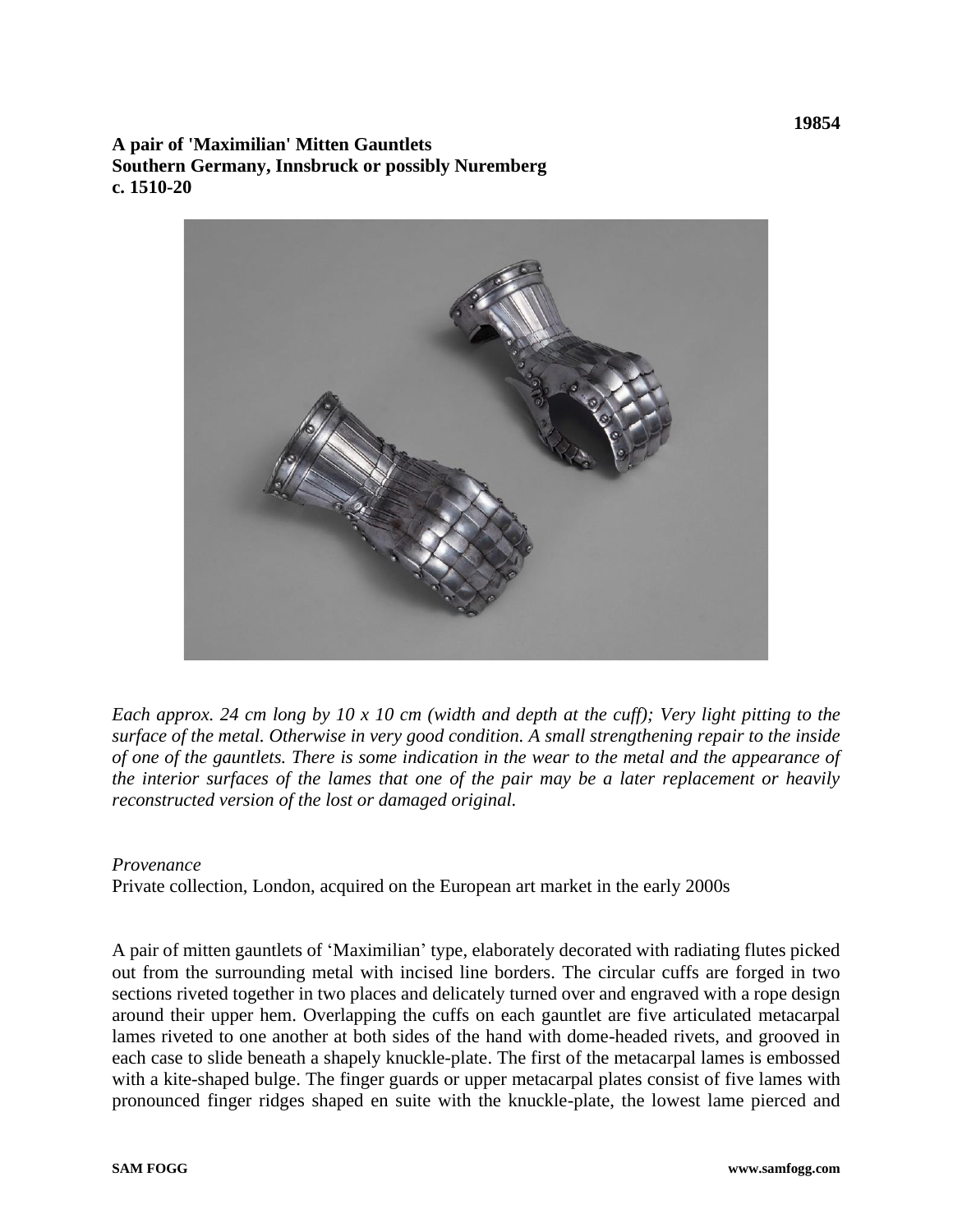riveted in four places. The thumb defenses are hinged to the largest metacarpal plates and consist of five overlapping plates riveted onto leather supports.

These closely matched gauntlets are unusually sophisticated examples of a fashion first popularized under Emperor Maximilian I (1459-1519) at the turn of the sixteenth century (Fig. 1). Each one is constructed from 17 individually shaped lightweight plates which are secured together by rivets. This allowed the wearer full freedom of movement while offering complete protection for the hands. Their undulating forms cleverly combine physical comfort, structural rigidity, and visual elegance.

For Maximilian and his contemporaries, armour was the de facto art form of choice. Through intensive and competitive patronage, they encouraged the armourers working in the orbit of their powerful courts to fashion iron and steel into forms every bit as refined, expressive, and luxurious as the gem-studded reliquaries of a medieval goldsmith. The robust and shapely style of our mitten gauntlets, with their bold, structural radiating flutes and delicate surface engraving, evolved quickly in the first three decades of the sixteenth century. The same language of decoration employed in their construction would have been echoed across each section of the suit of field armour to which they once belonged, and which finds parallels among a few surviving examples in Europe, North America and England (Fig. 2). Their high quality suggests that they were produced in the armories of Nuremberg or Innsbruck (the former often stamped with the city's control marks, making the latter centre most likely). Closely related examples and variants of the design all localized to Maximilian's armouries in Nuremberg and Innsbruck are today preserved in a number of the world's greatest museums. Objects of war and beauty all at once, they are a potent testament to the sophistication encouraged at late-Medieval Europe's most powerful court.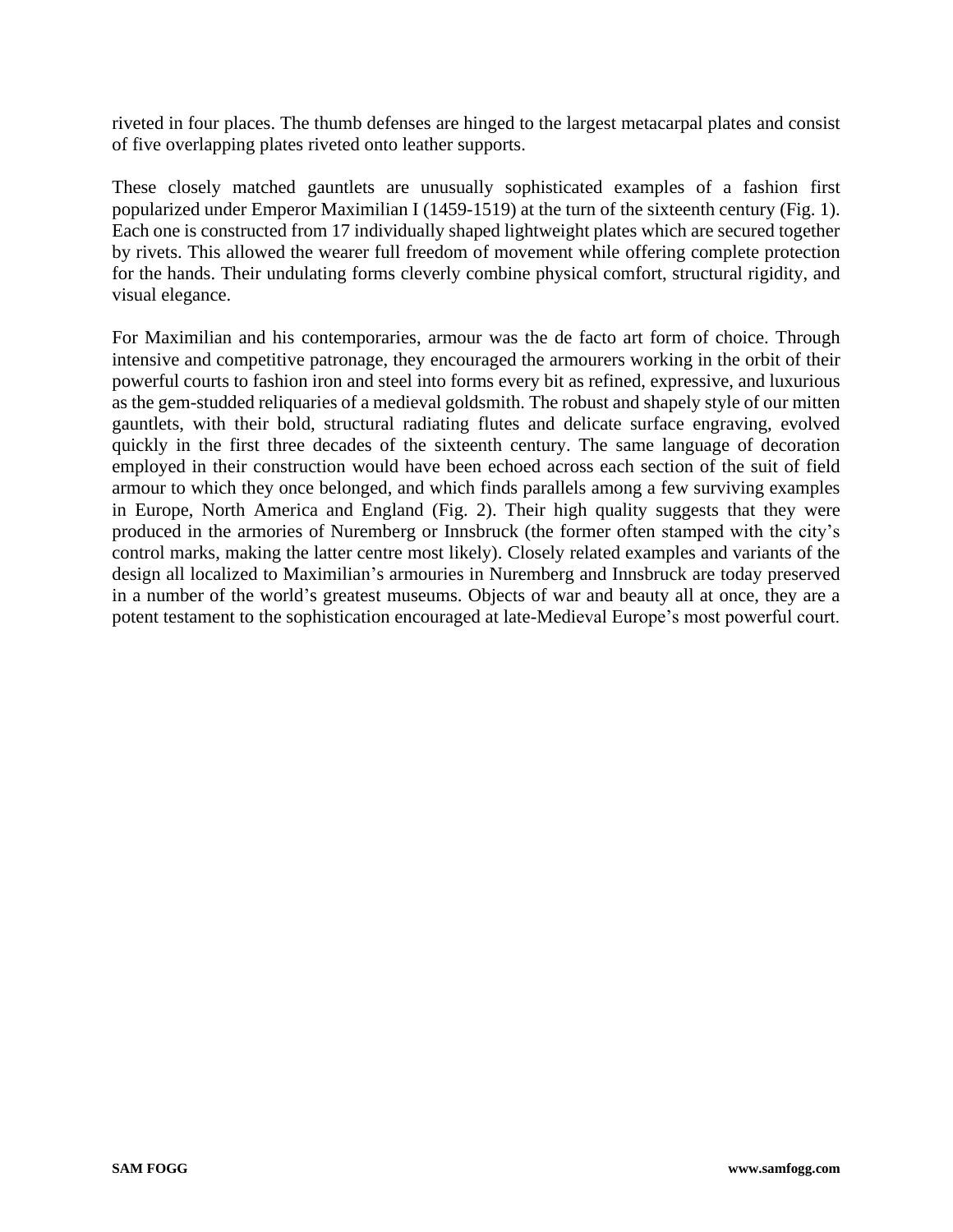

Fig. 1 Hans Burgkmair (Augsburg, 1473-1531) Maximilian I on Horseback, detail showing Maximilian in full armour Dated 1508, printed 1518 32.5 x 22.7 cm; chiaroscuro woodcut from two blocks